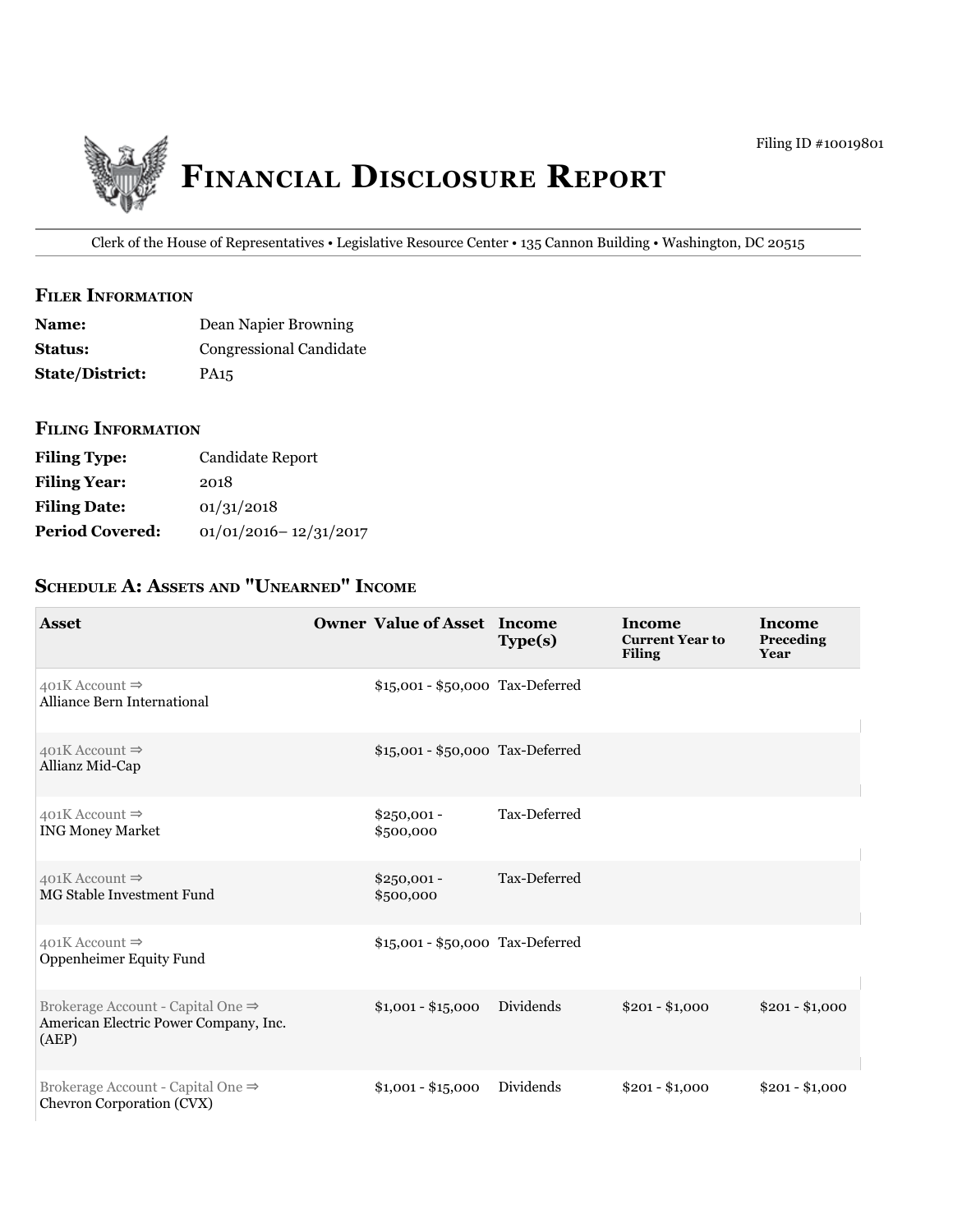| <b>Asset</b>                                                                                | <b>Owner Value of Asset Income</b> | Type(s)      | Income<br><b>Current Year to</b><br><b>Filing</b> | <b>Income</b><br>Preceding<br>Year |
|---------------------------------------------------------------------------------------------|------------------------------------|--------------|---------------------------------------------------|------------------------------------|
| Brokerage Account - Capital One ⇒<br>Cisco Systems, Inc. (CSCO)                             | $$1,001 - $15,000$                 | Dividends    | $$201 - $1,000$                                   | $$201 - $1,000$                    |
| Brokerage Account - Capital One ⇒<br>Compass Minerals Intl Inc (CMP)                        | $$1,001 - $15,000$                 | Dividends    | $$201 - $1,000$                                   | $$201 - $1,000$                    |
| Brokerage Account - Capital One ⇒<br>Federal National Mortgage Association<br>(FNMA)        | $$15,001 - $50,000$ None           |              |                                                   |                                    |
| Brokerage Account - Capital One ⇒<br>FirstEnergy Corporation (FE)                           | $$1,001 - $15,000$                 | Dividends    | $$201 - $1,000$                                   | $$201 - $1,000$                    |
| Brokerage Account - Capital One ⇒<br>Fiserv, Inc. (FISV)                                    | $$1,001 - $15,000$                 | Dividends    | $$201 - $1,000$                                   | $$201 - $1,000$                    |
| Brokerage Account - Capital One ⇒<br>General Electric Company (GE)                          | $$1,001 - $15,000$                 | Dividends    | $$201 - $1,000$                                   | $$201 - $1,000$                    |
| Brokerage Account - Capital One $\Rightarrow$<br>Procter & Gamble Company (PG)              | $$1,001 - $15,000$                 | Dividends    | $$201 - $1,000$                                   | $$201 - $1,000$                    |
| Brokerage Account - Capital One ⇒<br>Verizon Communications Inc. (VZ)                       | $$1,001 - $15,000$                 | Dividends    | $$201 - $1,000$                                   | $$201 - $1,000$                    |
| Brokerage Account - Worden $\Rightarrow$<br>Federal National Mortgage Association<br>(FNMA) | \$15,001 - \$50,000 None           |              |                                                   |                                    |
| IRA Accounts $\Rightarrow$<br>BP Prudhoe Bay Royalty Trust (BPT)                            | $$1,001 - $15,000$                 | Tax-Deferred |                                                   |                                    |
| IRA Accounts $\Rightarrow$<br>Hasbro, Inc. (HAS)                                            | $$1,001 - $15,000$                 | Tax-Deferred |                                                   |                                    |
| IRA Accounts $\Rightarrow$<br>Vanguard Corp. High Yield                                     | \$15,001 - \$50,000 Tax-Deferred   |              |                                                   |                                    |
| IRA Accounts $\Rightarrow$<br>Vanguard GMNA Fund                                            | \$15,001 - \$50,000 Tax-Deferred   |              |                                                   |                                    |
| Money Market Account $\Rightarrow$<br>Vanguard Prime Money Market                           | $$50,001 -$<br>\$100,000           | Interest     | $$201 - $1,000$                                   | $$201 - $1,000$                    |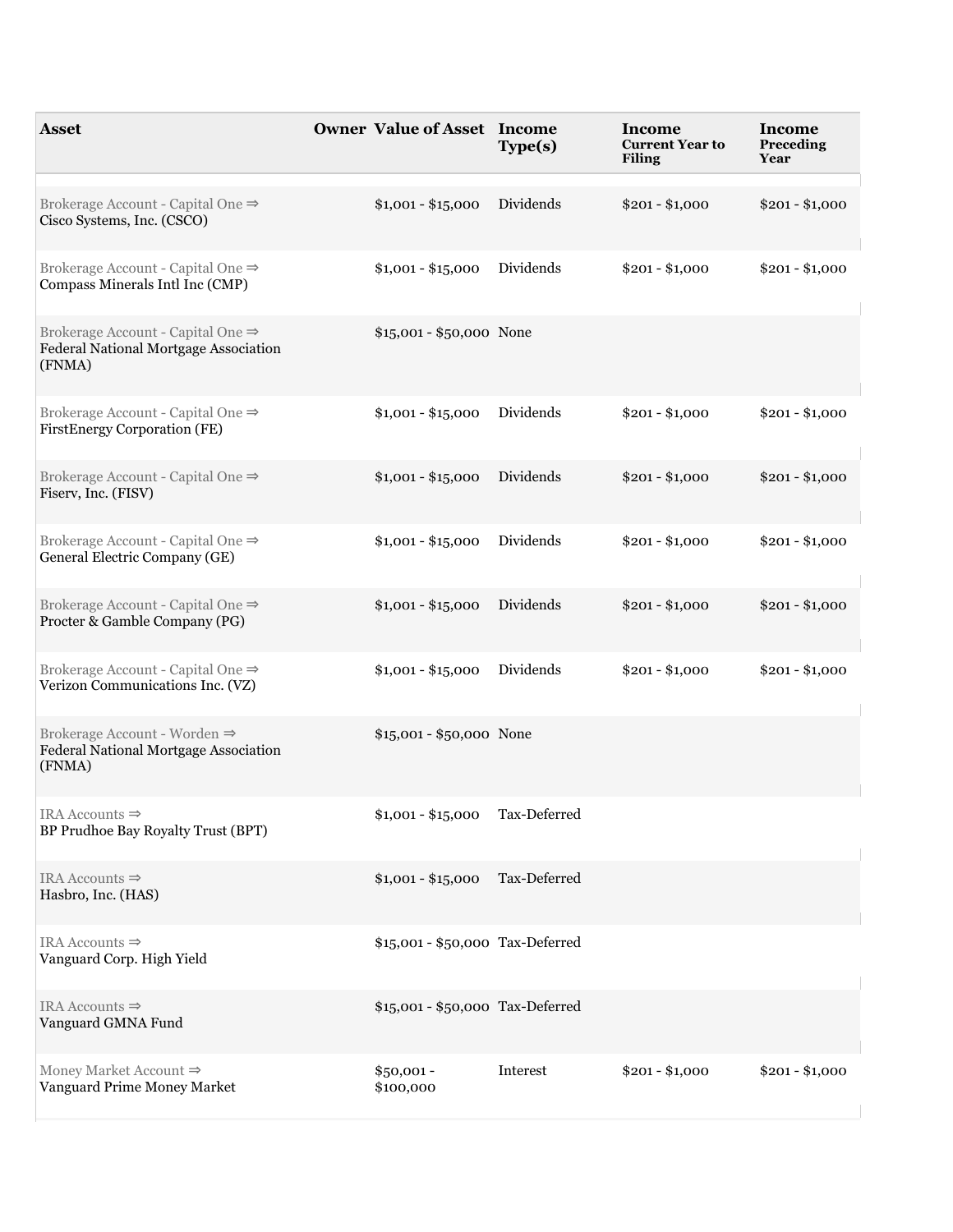| <b>Asset</b>                                                                   | <b>Owner Value of Asset Income</b> | Type(s)   | <b>Income</b><br><b>Current Year to</b><br><b>Filing</b> | Income<br>Preceding<br>Year |
|--------------------------------------------------------------------------------|------------------------------------|-----------|----------------------------------------------------------|-----------------------------|
| Mutual Fund Account - T. Rowe Price $\Rightarrow$<br><b>International Fund</b> | \$15,001 - \$50,000 Dividends      |           | $$201 - $1,000$                                          | $$201 - $1,000$             |
| Mutual Fund Account - T. Rowe Price $\Rightarrow$<br>New Horizon               | $$15,001 - $50,000$ Dividends      |           | $$201 - $1,000$                                          | $$201 - $1,000$             |
| Mutual Fund Account - Vanguard $\Rightarrow$<br>High Yield Tax Exempt          | $$1,001 - $15,000$                 | Dividends | $$201 - $1,000$                                          | $$201 - $1,000$             |
| Mutual Fund Account - Vanguard $\Rightarrow$<br>S&P 500 Fund                   | $$1,001 - $15,000$                 | Dividends | $$201 - $1,000$                                          | $$201 - $1,000$             |
| REIT Investment $\Rightarrow$<br>Semper US                                     | $$50,001 -$<br>\$100,000           | Dividends | $$2,501 - $5,000$                                        | $$2,501-$<br>\$5,000        |
| <b>Rental Properties</b>                                                       | $$100,001 -$<br>\$250,000          | Rent      | $$5,001 - $15,000$                                       | $$5,001 -$<br>\$15,000      |
| LOCATION: Lehigh County, PA, US                                                |                                    |           |                                                          |                             |

 $^\ast$  Asset class details available at the bottom of this form.

# **ScheDule c: earneD income**

| <b>Source</b>      | <b>Type</b> | Amount<br><b>Current Year to</b><br><b>Filing</b> | <b>Amount</b><br><b>Preceding Year</b> |
|--------------------|-------------|---------------------------------------------------|----------------------------------------|
| New World Aviation | Salary      | \$150,723.74                                      | \$131,315.42                           |

#### **ScheDule D: liabilitieS**

None disclosed.

#### **ScheDule e: poSitionS**

None disclosed.

### **ScheDule f: agreementS**

None disclosed.

# **ScheDule J: compenSation in exceSS of \$5,000 paiD bY one Source**

None disclosed.

# **ScheDule a aSSet claSS DetailS**